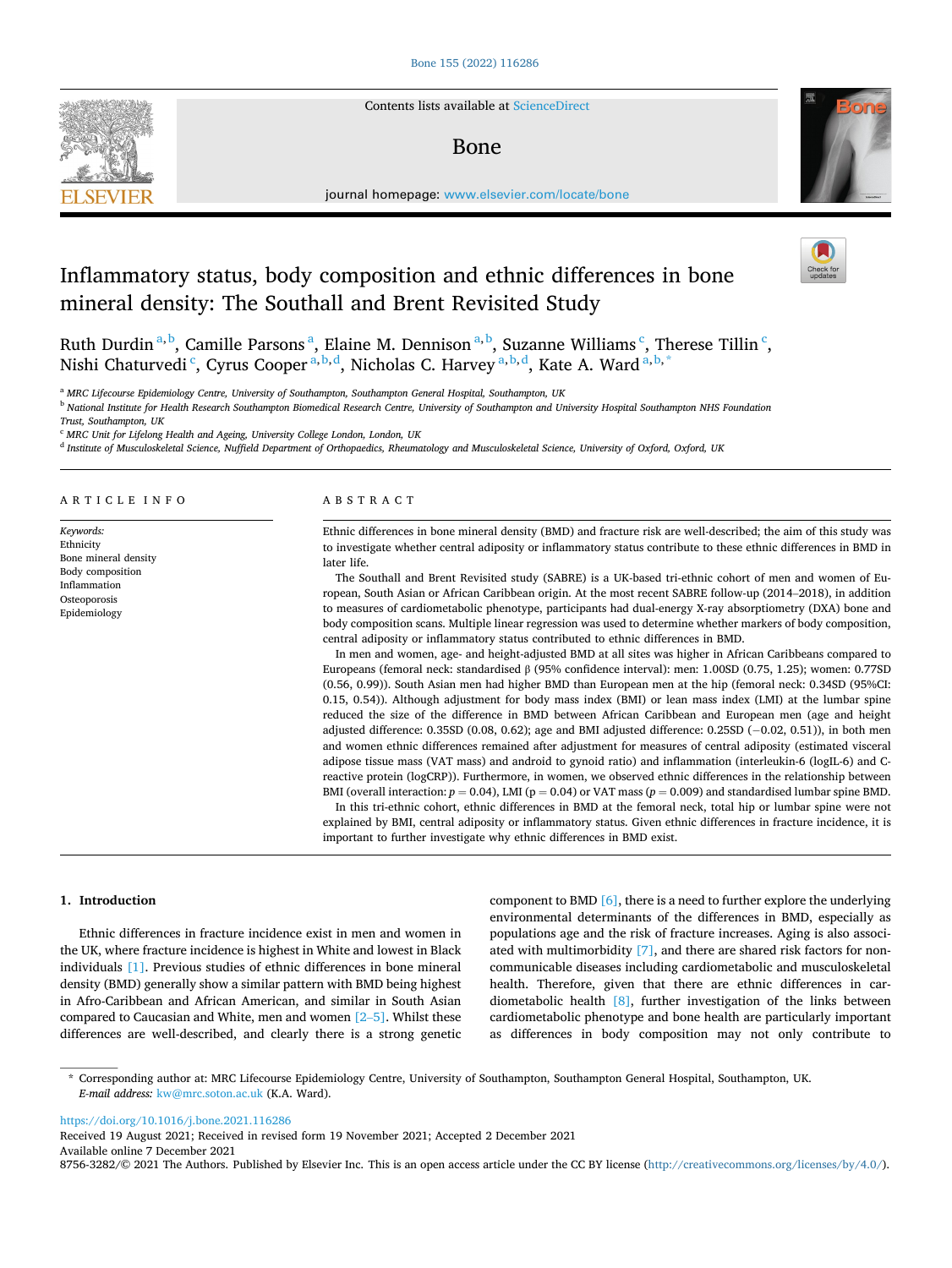cardiometabolic disease risk but also bone health.

Ethnic differences in body composition, including differences in fat, muscle mass  $[9]$  and visceral adipose tissue (VAT) levels  $[10,11]$  have been previously described. Weight, which includes lean and fat mass, is a source of load on the skeleton. The relationship between fat mass and bone is complex given that, as well as a mechanical loading effect via weight, adipose tissue is also a source of hormones and mediators including estrogen, adipokines and cytokines [\[12\]](#page-6-0). Estrogen is a major regulator of bone metabolism and has positive effects [\[13\]](#page-6-0); in contrast, inflammatory cytokines may negatively impact bone health [\[14\]](#page-6-0). Clinically, some studies show weak or no associations between inflammatory biomarkers and BMD [\[15\]](#page-6-0) and others demonstrate associations between C-reactive protein (CRP) or interleukin-6 (IL-6) and BMD or greater loss of BMD over time  $[16,17]$ . Evidence has also demonstrated links between inflammatory markers and hip fracture in women [\[18](#page-6-0)–20], osteoporotic fractures in women [\[21\]](#page-6-0), hip and vertebral fractures in men [\[22\]](#page-6-0) and non-traumatic fractures in men and women [\[23\]](#page-6-0).

Therefore, given that adipose tissue distribution is known to differ between ethnic groups, as well as its association with inflammation, we hypothesized that central adiposity or inflammatory status contributed to ethnic differences in BMD in older men and women.

# **2. Material and methods**

# *2.1. Participants*

The Southall and Brent Revisited Study (SABRE) is a tri-ethnic population-based cohort study consisting of men and women of European, South Asian (originating from the Indian subcontinent) and African or African Caribbean origin. At baseline (1988–1991), two separate studies, the Southall and Brent studies (conducted to the same protocol and by the same team), were established to investigate ethnic differences in cardiometabolic disease; participants living in London and aged 40–69 years were recruited from workplaces or from random selection from general practice lists, and South Asian and African Caribbean participants were first-generation migrants. Further details about baseline studies have been published previously [\[8\]](#page-6-0). Subsequently, the baseline studies were combined into the SABRE study, which has undergone two further visits (Visit 2: 2008–2011 and Visit 3: 2014–2018). These analyses are based on cross-sectional data from Visit 3, which included index participants from baseline, partners of index participants and additionally recruited African Caribbean participants. At Visit 3, in addition to measures of cardiometabolic phenotype, participants had dual-energy X-ray absorptiometry (DXA) scans of bone and body composition. Further details of SABRE Visit 3 have also been previously published [\[24\]](#page-6-0); ethics approval was granted the London-Fulham NRES Committee and participants gave informed consent.

#### *2.2. Anthropometry, biomarkers and questionnaires*

The anthropometric measurements included in this study were height, weight and body mass index (BMI). Height was measured using a stadiometer (Seca 216). Weight was measured using a Tanita BC418 body composition analyser.

Blood samples were collected during the clinic visit, approximately 2 h after participants had a light breakfast at home. High sensitivity Creactive protein (CRP) was measured using an automated platform (c311 Roche Diagnostics, Burgess Hill UK). Interleukin 6 (IL-6) was measured using a high sensitivity ELISA assay (R&D Systems, Biotechne, Oxon UK). All assays used the manufacturers' calibration and quality control material.

In addition, participants were asked to complete three health and lifestyle questionnaires.

# *2.3. Dual-energy X-ray absorptiometry*

DXA scans (Hologic, Horizon W (Software version 13.5.3.1), Bedford, MA, USA) of whole body, proximal femur and spine were obtained. Total hip, femoral neck and lumbar spine (L1-L4) BMD ( $g/cm<sup>2</sup>$ ), as well as fat mass (kg) and lean mass (kg) were measured. The markers of adiposity used in these analyses were derived from DXA body composition measures and included android to gynoid ratio, which is the ratio of percent fat in the android region to percent fat in the gynoid region, and estimated VAT mass (VAT mass). Using the standard definition, lean mass index (LMI) was calculated using total lean mass divided by height<sup>2</sup>.

DXA exclusions were made for extreme outliers (defined as those outside the (1) Upper quartile  $+$  (3  $\times$  Inter quartile range) or (2) Lower quartile − (3 × Inter quartile range)), poor scan quality and surgery (hip replacement, knee replacement or the presence of pacemakers): femoral neck and total hip BMD were available for 850 participants (of these, 2 exclusions were made), lumbar spine BMD was available for 831 participants (6 exclusions were made) and, from whole body scans, android to gynoid ratio and VAT mass were available for 881 participants (104 exclusions were made) and total lean mass was available for 861 participants (102 exclusions were made).

#### *2.4. Statistical analysis*

Descriptive statistics were calculated; normally distributed variables were compared between ethnic groups using unpaired *t*-tests and are presented as mean (standard deviation, SD). IL-6 and CRP, which were compared using the Mann-Whitney Rank Sum test, were highly skewed and were therefore log transformed prior to analysis. Sensitivity analyses confirmed the decision to exclude extreme CRP outliers (*>*30 mg/l) prior to log transformation. Categorical variables were compared using the Chi squared or Fisher's exact test. T-scores were calculated using NHANES references within the manufacturer software and osteoporosis was defined as T-score  $\leq -2.5$ .

Multiple linear regression was used, with age and ethnicity included in all models, and models conducted for men and women separately. The assumption of linearity was visually inspected using scatter plots; no further testing of linearity was conducted. Each of height, BMI, LMI, VAT mass, android to gynoid ratio, logCRP and logIL-6 were added in separate models. In order to avoid introducing multicollinearity between highly correlated predictors, models which included a heightcorrected index (BMI, LMI) were not adjusted for height. We chose to add predictors in separate models to distinguish and compare the effects of the potential mechanical and non-mechanical determinants of BMD separately. Pearson's correlation coefficients were used to assess associations between predictors and ensure that multicollinearity was not an issue. Femoral neck, total hip or lumbar spine BMD (g/cm<sup>2</sup>) were chosen for their clinical relevance as sites of osteoporotic fracture and, for clinical relevance, BMD was standardised in the regression models meaning that coefficients represent the difference in BMD, in standard deviations (SD), between ethnic groups. Graphs of the interactions between predictors and ethnicity were plotted based on the estimates from the regression models.

Separate models were repeated with the addition of potential confounders: smoking status, weekly alcohol intake, physical activity (miles of walking per week) and a marker of socioeconomic status (age finished education) and, additionally for women, whether hormone replacement therapy (HRT) had ever been used. Due to missing data, the sample size in the fully adjusted models was reduced; however, all data were used where possible in the main results and sensitivity analyses were used to confirm that descriptive statistics of those with missing confounders (and therefore not included in the fully adjusted models) were similar to the whole population. In men, at the femoral neck and total hip, the maximum sample size was 460 (range: 460–405 depending on the model); this was reduced to 328 (range: 348–312) in the fully adjusted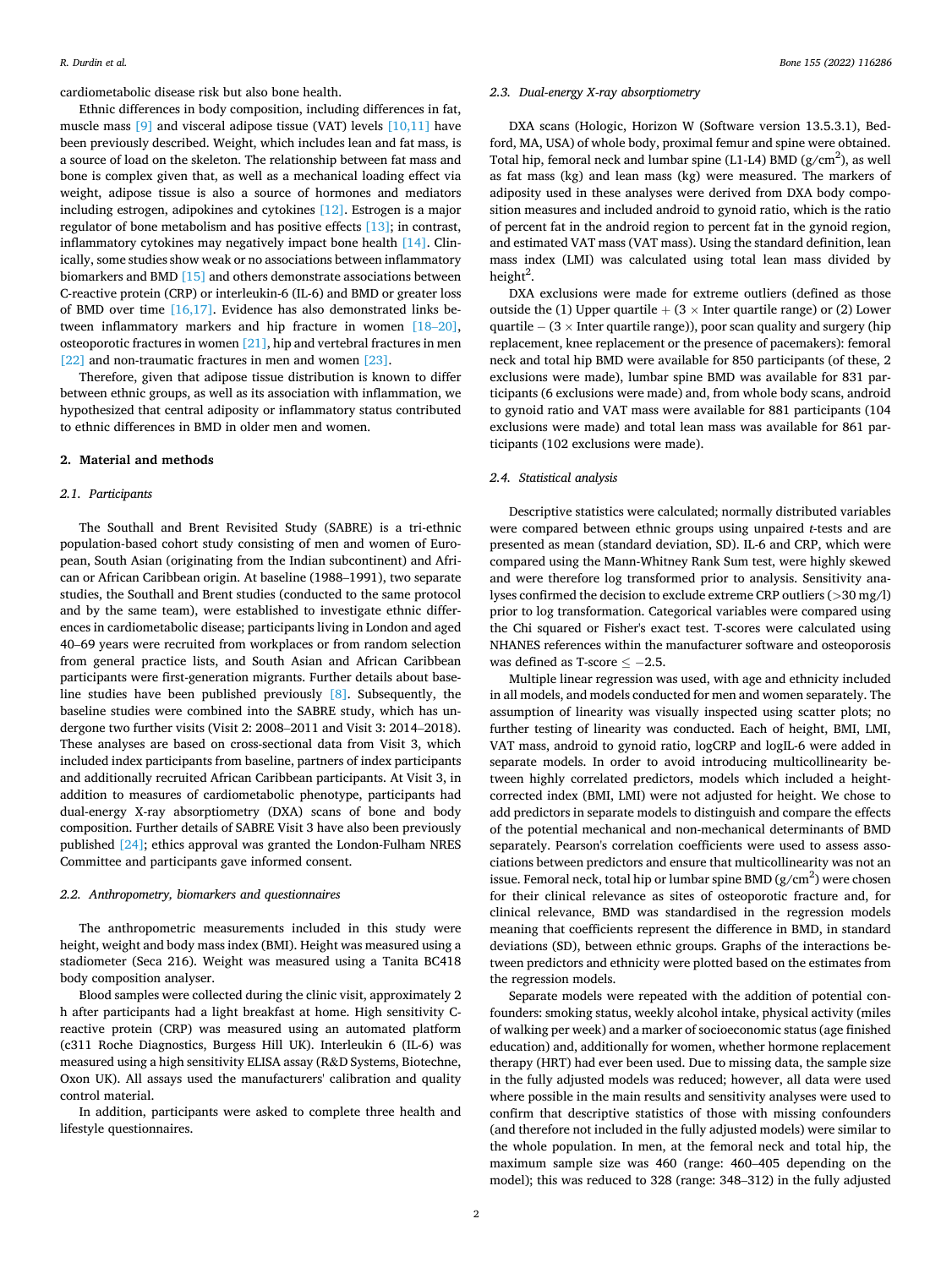models. At the lumbar spine, the maximum sample size was 443 (range: 443–389), which was reduced to 336 (range: 336–300) in the fully adjusted models. In women, at the femoral neck and total hip, the maximum sample size was 382 (range: 382–313); this was reduced to 256 (range: 256–215) in the fully adjusted models. At the lumbar spine, the maximum sample size was 376 (range: 376–315), which was reduced to 255 (range: 255–219) in the fully adjusted models.

The assumptions of the goodness of fit of the regression models were met. Results are presented as standardised beta coefficient (95% confidence interval); beta is the mean difference in standardised BMD (standard deviations, SD) between ethnic groups. *P*-values *<*0.05 were considered statistically significant. Analyses were conducted using Stata Version 16 (StataCorp, College Station, Texas, USA).

#### **3. Results**

# *3.1. Descriptive statistics*

A maximum of 483 men (235 European, 173 South Asian and 75 African Caribbean) were included (Table 1). European men were tallest and BMI was lowest in South Asian men. Median CRP levels were higher in European men compared to South Asian men; the difference in IL-6 and CRP levels between African Caribbean and European men were of borderline significance (*p* = 0.05). LMI was highest in African Caribbean

#### **Table 1**

Descriptive statistics by ethnic group, for men and women separately.

men and lowest in South Asian men. VAT mass was highest in European and lowest in African Caribbean men. Smoking status and alcohol intake showed ethnic differences. Based on femoral neck T-score, 5.6% of European men and 5.5% of South Asian men were classed as having osteoporosis; there was an association between T-score and ethnicity (*p*   $< 0.01$ ).

A maximum of 400 women (152 European, 115 South Asian and 133 African Caribbean) were included in these analyses (Table 1). European and African Caribbean women were taller than South Asian women, whereas BMI was similar, or lower, in South Asian and European women compared to African Caribbean women. LMI was highest in African Caribbean women and lowest in South Asian women. There were no ethnic differences in VAT mass in women. Smoking status and alcohol intake showed ethnic differences. Based on femoral neck T-score, 9.9% of European women, 11.0% of South Asian women and approximately 1% of African Caribbean women were classed as having osteoporosis; there was an association between T-score and ethnicity ( $p < 0.01$ ).

#### *3.2. Ethnic differences in BMD*

In men, as shown in [Figure 1](#page-3-0), after adjustment for age and height, the greatest differences in BMD were between African Caribbean and European men (femoral neck: 1.00SD (95% CI: 0.75, 1.25), total hip (0.90SD (95% CI: 0.64, 1.15), lumbar spine: 0.35SD (0.08, 0.62)). There

|                                      |                  | ◡<br>Men          |             |             |              |                    |              |             | Women                     |              |              |                    |                   |  |
|--------------------------------------|------------------|-------------------|-------------|-------------|--------------|--------------------|--------------|-------------|---------------------------|--------------|--------------|--------------------|-------------------|--|
|                                      |                  | European          |             | South Asian |              | African Caribbean  |              |             | European                  |              | South Asian  |                    | African Caribbean |  |
| Maximum n                            |                  | 235               |             | 173         |              | 75                 |              | 152         |                           | 115          |              | 133                |                   |  |
|                                      |                  | Mean              | $\rm SD$    | Mean        | <b>SD</b>    | Mean               | $\rm SD$     |             | Mean<br>SD                | Mean         | SD           | Mean               | <b>SD</b>         |  |
| Age (years)                          |                  | 75.3              | 5.3         | 74.8        | 4.9          | 73.8               | 7.7          |             | $72.3^{a,b}$<br>6.8       | 70.5         | 5.8          | 69.1               | 7.4               |  |
| Height (cm)                          |                  | $172.9^{a,b}$     | 6.6         | 167.6       | 6.2          | 171.0 <sup>a</sup> | 6.1          |             | 160.3 <sup>a</sup><br>5.7 | 154.4        | 5.7          | 160.2 <sup>a</sup> | 5.5               |  |
| Weight (kg)                          |                  | $83.3^{a}$        | 12.9        | 72.9        | 10.6         | $83.2^{a}$         | 13.3         |             | $70.9^{a,b}$<br>12.2      | 65.6         | 11.4         | $78.5^a$           | 14.6              |  |
| BMI $(kg/m^2)$                       |                  | $27.8^{a}$        | 3.9         | 25.9        | 3.3          | $28.4^{a}$         | 4.3          |             | 27.7 <sup>b</sup><br>4.8  | 27.5         | 4.4          | 30.6 <sup>a</sup>  | 5.4               |  |
| LMI $(kg/m2)$                        |                  | $16.8^{a,b}$      | 1.6         | 15.3        | 1.5          | 17.9 <sup>a</sup>  | 1.9          |             | $13.9^{a,b}$<br>1.4       | 13.2         | 1.6          | 15.3 <sup>a</sup>  | 1.9               |  |
| VAT mass $(kg)^e$                    |                  | $1.02^{a,b}$      | 0.34        | 0.95        | 0.3          | $0.85^{a}$         | 0.36         |             | 0.81<br>0.34              | 0.82         | 0.29         | 0.77               | 0.31              |  |
| Android to gynoid ratio <sup>e</sup> |                  | 1.2 <sup>b</sup>  | 0.2         | 1.3         | 0.1          | 1.1 <sup>a</sup>   | 0.2          |             | 0.99 <sup>a</sup><br>0.14 | 1.03         | 0.11         | 0.99 <sup>a</sup>  | 0.14              |  |
| Femoral neck BMD $(g/cm^2)^c$        |                  | 0.78 <sup>b</sup> | 0.14        | 0.8         | 0.13         | 0.92 <sup>a</sup>  | 0.18         |             | 0.71 <sup>b</sup><br>0.11 | 0.7          | 0.12         | 0.81 <sup>a</sup>  | 0.13              |  |
| Total hip BMD $(g/cm^2)^c$           |                  | 0.99 <sup>b</sup> | 0.15        | 1.0         | 0.14         | 1.12 <sup>a</sup>  | 0.19         |             | 0.86 <sup>b</sup><br>0.12 | 0.87         | 0.12         | 0.99 <sup>a</sup>  | 0.12              |  |
| Lumbar spine BMD $(g/cm^2)^d$        |                  | 1.09 <sup>b</sup> | 0.19        | 1.06        | 0.2          | $1.14^{a}$         | 0.21         |             | $0.93^{a,b}$<br>0.15      | 0.88         | 0.16         | 1.02 <sup>a</sup>  | 0.16              |  |
|                                      |                  |                   |             |             |              |                    |              |             |                           |              |              |                    |                   |  |
|                                      | Median           | IQR               | Median      | IQR         | Median       | IQR                |              | Median      | IQR                       | Median       | IQR          | Median             | IQR               |  |
| IL-6 $(pg/ml)$                       | 2.3              | $1.8 - 3.4$       | 2.4         | $1.7 - 3.7$ | 2.1          | $1.6 - 2.8$        | $2.2\,$      |             | $1.6 - 3.1$               | 2.3          | $1.5 - 3.9$  | $2.2\,$            | $1.4 - 3.0$       |  |
| $CRP$ (mg/l)                         | 1.3 <sup>a</sup> | $0.6 - 2.7$       | 1.0         | $0.5 - 2.0$ | 1.0          | $0.5 - 2.4$        | 1.5          |             | $0.6 - 3.0$               | 1.4          | $0.7 - 2.7$  | 1.3                | $0.6 - 2.4$       |  |
|                                      |                  |                   |             |             |              |                    |              |             |                           |              |              |                    |                   |  |
|                                      |                  |                   |             |             |              |                    |              |             |                           |              |              |                    |                   |  |
|                                      | $\mathbf n$      | $\%$              | $\mathbf n$ | $\%$        |              | $\mathbf n$        | $\%$         | $\mathbf n$ | $\%$                      | $\mathbf n$  | $\%$         | $\mathbf n$        | $\%$              |  |
| Smoking status*                      |                  |                   |             |             |              |                    |              |             |                           |              |              |                    |                   |  |
| Never                                | 82               | 37.6              | 111         |             | 79.9         | 29                 | 45.3         | 74          | 51.4                      | 91           | 98.9         | 87                 | 79.1              |  |
| Ex                                   | 129              | 59.2              | 25          | 18          |              | 31                 | 48.4         | 64          | 44.4                      | $\mathbf{1}$ | 1.1          | 19                 | 17.3              |  |
| Current                              | $\overline{7}$   | 3.2               | 3           | 2.2         |              | $\overline{4}$     | 6.3          | 6           | 4.2                       | $\bf{0}$     | $\bf{0}$     | $\overline{4}$     | 3.6               |  |
|                                      |                  |                   |             |             |              |                    |              |             |                           |              |              |                    |                   |  |
| Alcohol**                            | 46               | 22                |             |             | 58.8         | 30                 | 51.7         | 49          | 36                        | 78           | 90.7         | 65                 | 67.7              |  |
| $<$ 1 unit per week                  |                  |                   | 77          |             |              |                    |              |             | 64                        |              |              |                    |                   |  |
| $\geq$ 1 unit per week               | 163              | 78                | 54          |             | 41.2         | 28                 | 48.3         | 87          |                           | 8            | 9.3          | 31                 | 32.3              |  |
| Femoral neck T-score**               |                  |                   |             |             |              |                    |              |             |                           |              |              |                    |                   |  |
| $> -1$<br>$-1$ to $-2.5$             | 90<br>111        | 42.3<br>52.1      | 84<br>71    |             | 51.2<br>43.3 | 48<br>20           | 70.6<br>29.4 | 56<br>72    | 39.4<br>50.7              | 34<br>63     | 31.2<br>57.8 | 86<br>28           | 74.8<br>24.3      |  |

Abbreviations: BMI: body mass index, LMI: lean mass index: VAT mass: estimated visceral adipose tissue mass, Android:gynoid: android to gynoid ratio (ratio of percent fat in android region to percent fat in gynoid region), CRP: C-reactive protein, IL-6: Interleukin-6.<br>
a Significant difference (p-value<0.05) compared to South Asian.<br>
b Significant difference (p-value<0.05) comp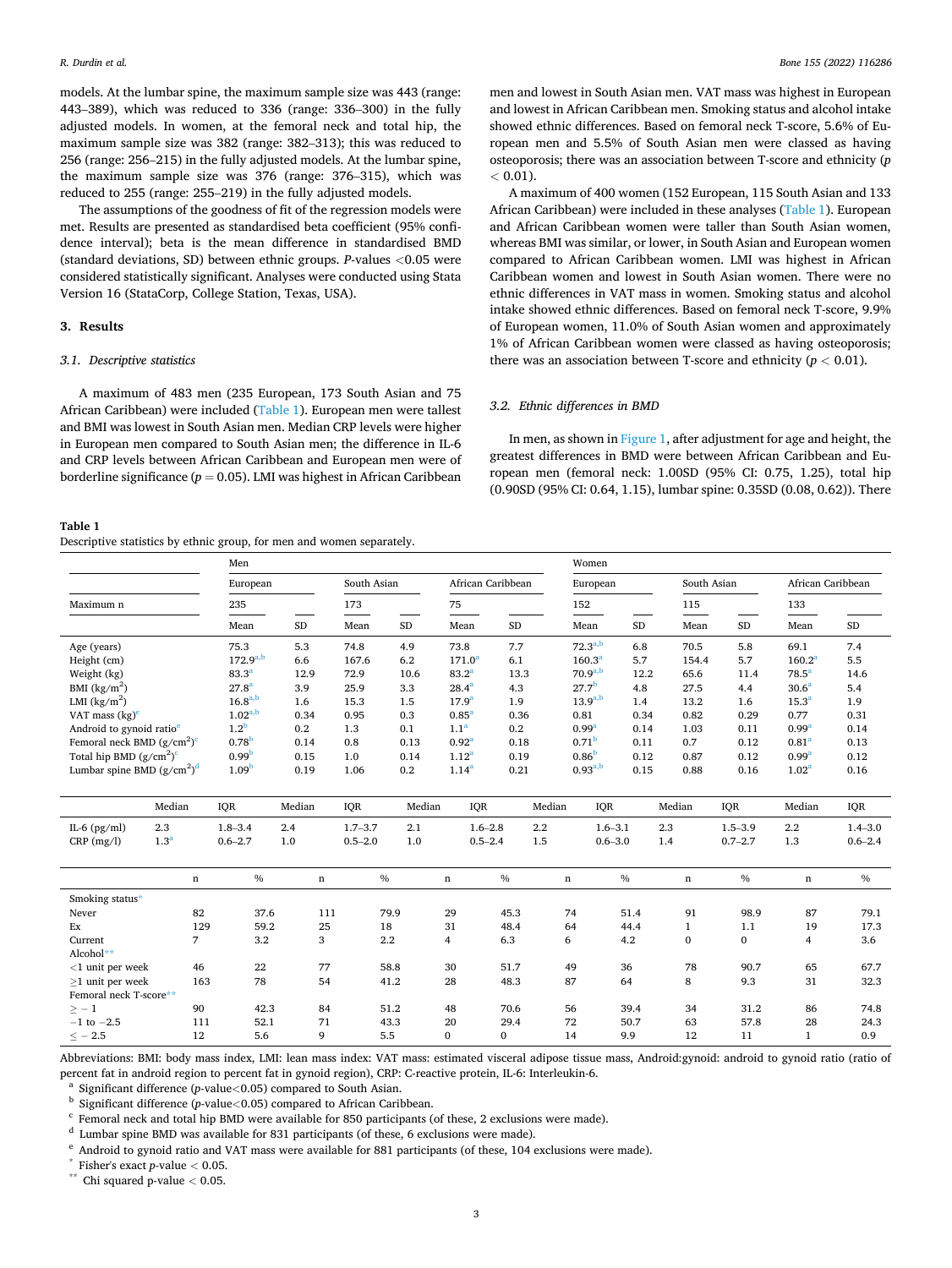<span id="page-3-0"></span>



were differences in BMD at the hip between South Asian and European men (femoral neck: 0.34SD (95% CI: 0.15, 0.54), total hip: 0.23SD (95% CI: 0.03, 0.43)), however, there was no difference at the lumbar spine (0.02SD (95% CI: − 0.20, 0.24)).

In women, as shown in Figure 2, after adjustment for age and height, BMD was higher in African Caribbean women than European women at all sites (femoral neck: 0.77SD (95% CI: 0.56, 0.99), total hip: 0.88SD (95% CI: 0.66, 1.09), lumbar spine: 0.54SD (95% CI: 0.31, 0.77)). Differences between South Asian and European women did not reach statistical significance (femoral neck: 0.10SD (95% CI: − 0.14, 0.33), total hip: 0.12SD (95% CI: −0.12, 0.36), lumbar spine: -0.12SD (95% CI:  $-0.38, 0.13$ )).

# *3.3. Are ethnic differences in BMD explained by central adiposity or inflammatory status?*

In men, after adjustment for BMI, ethnic differences in femoral neck



**Fig. 2.** Difference in standardised BMD at the (a) femoral neck, (b) total hip and (c) lumbar spine between ethnic groups (beta in standard deviations (SD) (95% CI)) in women. Except for the unadjusted models: all models were adjusted for age, and models including VAT mass, android:gynoid, CRP and IL-6 were also adjusted for height. Abbreviations: BMI: body mass index, LMI: lean mass index: VAT mass: estimated visceral adipose tissue mass, Android:gynoid: android to gynoid ratio, CRP: C-reactive protein, IL-6: Interleukin-6, ref.: reference ethnic group.

and total hip BMD remained consistent with the age- and heightadjusted differences (Figure 1 (a) and (b)); however, at the lumbar spine the size of the difference in BMD between African Caribbean and European men (0.35SD (95% CI: 0.08, 0.62)) was reduced (0.25SD (95% CI: −0.02, 0.51)) (Figure 1 (c)). After adjustment for LMI, at the lumbar spine, the size of the difference was further reduced between African Caribbean and European men (0.09SD (95% CI: -0.19, 0.37)). Ethnic differences in BMD were not attenuated by adjustment for VAT mass, android to gynoid ratio, IL-6 or CRP. In separate fully adjusted models, differences in BMD were robust to adjustment for confounders (presented in Supplementary Table S1).

In women, BMD remained higher in African Caribbean women compared to European women at all sites after adjustment for markers of body composition, central adiposity or inflammation (Figure 2). Consistent with the age- and height-adjusted differences, BMD remained similar in South Asian and European women, after further adjustments, at the femoral neck and total hip (Figure 2 (a) and (b)); after adjustment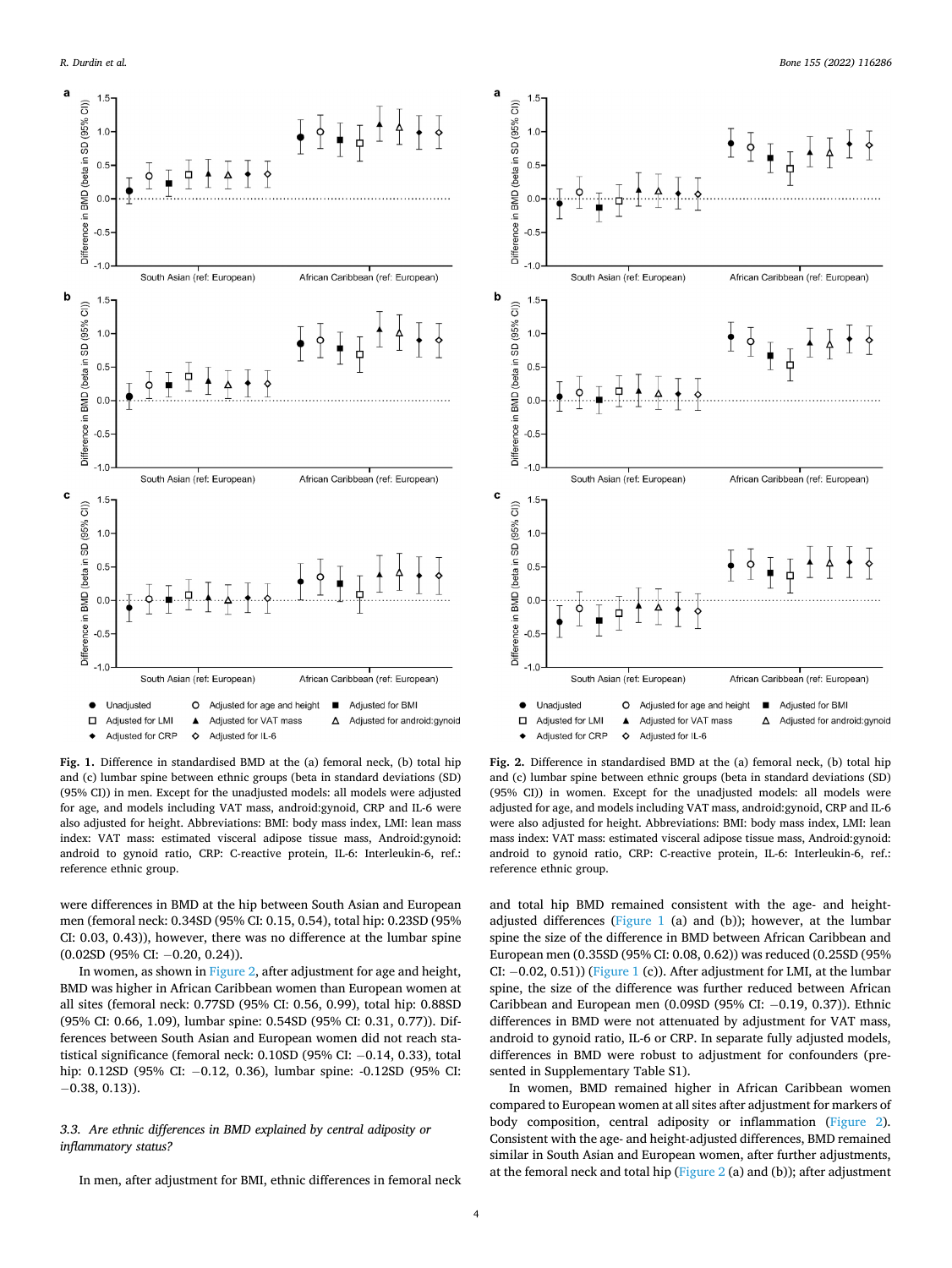for BMI, lumbar spine BMD was lower in South Asian women (− 0.30SD (95% CI: − 0.53, − 0.07)) ([Figure 2](#page-3-0) (c)). Ethnic differences in BMD were not explained by adjustment for VAT mass, android to gynoid ratio, IL-6 or CRP. In separate fully adjusted models, the difference in BMD between South Asian and European women at the lumbar spine was attenuated (− 0.19SD (95% CI: − 0.52, 0.15) (presented in Supplementary Table S2).

# *3.4. Do the relationships between predictors and BMD differ between ethnic groups?*

In men, there was no evidence that the relationship between the markers of body composition, central adiposity or inflammatory status and BMD differed between ethnic groups.

In women, with adjustment for age and height, the relationship between BMI, LMI or VAT mass and predicted standardised lumbar spine BMD differed between ethnic groups (overall interactions: BMI: *p* = 0.04, LMI:  $p = 0.04$ , VAT mass:  $p = 0.009$ ). Overall, as shown in Figure 3, there was a lack of association between BMI, LMI or VAT mass and lumbar spine BMD in African Caribbean women, compared to a positive association in European and South Asian women. There were no significant differences in these relationships between European and South Asian women. The relationship between VAT mass and lumbar spine BMD differed between European and African Caribbean women (*p* = 0.04).

## **4. Discussion**

This study has demonstrated ethnic differences in BMD in SABRE, a tri-ethnic UK-based cohort of older men and women. Contrary to our hypothesis, adjustment for our chosen markers of body composition (BMI and LMI), central adiposity (android to gynoid ratio and VAT mass) or inflammatory status (IL-6 and CRP) did not contribute to the ethnic differences in BMD in SABRE. However, we did find differences in the relationship between markers of body composition (BMI and LMI) and central adiposity (VAT mass) between ethnic groups in women. LMI had the greatest effect on reducing differences in BMD, which is in contrast to the hypothesis that central adiposity and inflammatory markers would contribute to the observed ethnic differences in BMD.

Our data show that BMD was highest in African Caribbean men. Consistent with our results, higher DXA-measured BMD in Afro-Caribbean men compared to European men was previously demonstrated in the European Male Aging Study, and shown to persist at the femoral neck and total hip after adjustment for age, weight and height [\[4\].](#page-6-0) In contrast to our study, however, differences between South Asian and White men at the femoral neck and total hip were not statistically significant in the previously described study. Our results are also in agreement with a previous study in which, compared to US Caucasian men, BMD at the femoral neck, total hip and lumbar spine was higher in both Afro-Caribbean (participants of the Tobago Bone Health Study) and African American (participants of the Osteoporotic Fractures in Men Study) men after adjustment for age, weight and height [\[2\]](#page-6-0).

Our finding that BMD was higher in African Caribbean women compared to European women was similar to previous studies in Afro-Caribbean women (participants of the Tobago Women's Health Study) and African American women (the Study of Osteoporotic Fractures) compared to US Caucasian women [\[3\].](#page-6-0) We found similar BMD between South Asian and European women at the hip and, after adjustment for age and height, the lower unadjusted BMD in South Asian women at the spine no longer remained. Previous results have demonstrated lower BMD in South Asian women around the time of peak bone mass; the differences were explained by body size through adjustment for height, weight or BMI [\[25\]](#page-6-0).

In the current study, at the lumbar spine in men, adjustment for BMI or LMI, reduced the size of the difference in BMD in African Caribbean men compared to European men. Consistent with this finding, lean mass



**Fig. 3.** The relationship between (a) BMI, (b) LMI or (c) VAT mass and predicted standardised lumbar spine BMD (SD) in women, with relationships shown for each ethnic group separately. Abbreviations: BMI: body mass index, LMI: lean mass index: VAT mass: estimated visceral adipose tissue mass, LS-BMD: lumbar spine BMD, SD: standard deviation.

has been demonstrated as a particularly important contributor to the higher bone mineral content in Black men compared to either Hispanic or White men at the femoral neck [\[26\]](#page-6-0). Although VAT was previously found to be a predictor of lumbar spine BMD of borderline significance, similar to our findings, it did not explain differences in BMD between men of different ethnic groups, Chinese and Indian men, in a previous study [\[27\].](#page-6-0)

Finally, the associations between BMI, VAT mass or LMI and lumbar spine BMD differed in women; there was no association between these markers and BMD in African Caribbean women, and positive associations in European and South Asian women. Differences in the relationship between BMI and BMD between post-menopausal Caucasian and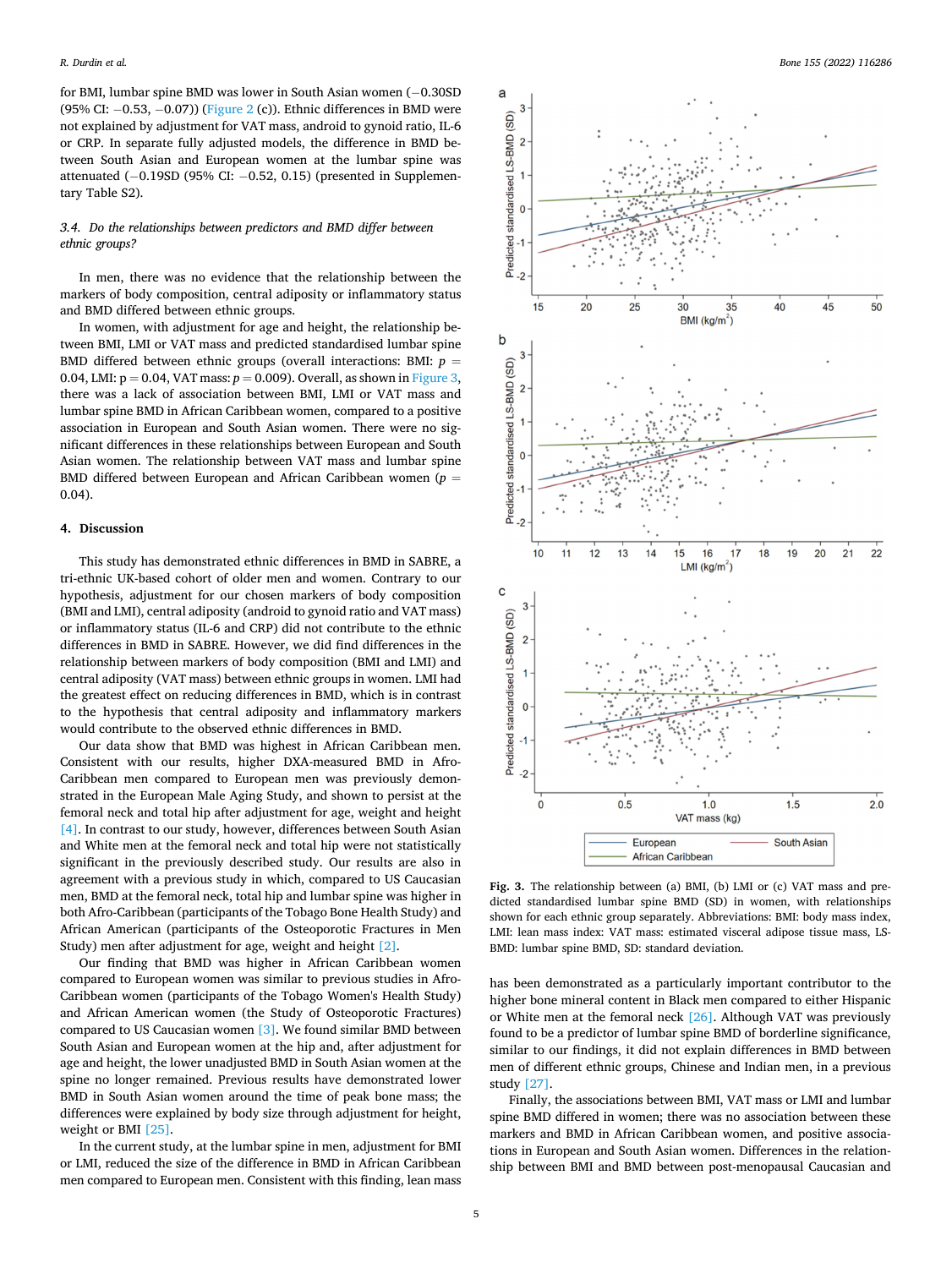African American women have been previously demonstrated and, consistent with our results, a weaker relationship was demonstrated in African American women [\[28\].](#page-6-0) Given that we used cross-sectional data, the differences in the relationship between VAT mass, LMI and BMI and lumbar spine BMD which we described reflect differences in the relative proportions of these components of body composition between ethnic groups. Although it was not possible to investigate the longitudinal reasons for these differences in our cohort further, given that our data were cross-sectional, it is possible that these differences could reflect differences in the relative changes in body composition with age between ethnic groups. For example, a greater decline in muscle mass with age has previously been suggested in White women compared to Black women [\[29\].](#page-6-0)

Given that BMD is a predictor of fracture risk [\[30\]](#page-6-0), these results contribute further to our understanding of the determinants of ethnic differences in fracture incidence. For example, the higher BMD in African Caribbean men and women in our study, as well as the higher BMD in South Asian men compared to European men, is consistent with previously reported ethnic differences in fracture incidence in men in the UK [\[1\]](#page-6-0). Interestingly, in contrast, and in agreement with previous studies, BMD was generally similar in European and South Asian women in SABRE, suggesting the need to consider explanations other than BMD, such as differences in bone microarchitecture, for the lower fracture incidence in South Asian women which has been previously reported [\[1\].](#page-6-0) In addition to the use of DXA, it is therefore important to investigate these relationships using other bone imaging techniques such as peripheral quantitative computed tomography (pQCT) and high resolution pQCT, which are able to measure the cortical and trabecular bone compartments separately and other aspects of bone microarchitecture and strength.

A limitation of this study was the relatively small sample size of African Caribbean men, which was the smallest of all ethnic group sizes and it is therefore necessary to consider the effect of this smaller sample size on the power to examine these relationships. In addition, the distribution by ethnicity of individuals with missing confounders, and therefore not included in the fully adjusted models, differed slightly to the proportions in the whole population (men: whole population: 53.70% European, 33.15% South Asian, 13.15% African Caribbean; subgroup with missing confounders: 33.05% European, 44.07% South Asian, 22.88% African Caribbean) (women: whole population: 46.07% European, 23.60% South Asian, 30.34% African Caribbean; subgroup with missing confounders: 21.80% European, 39.10% South Asian, 39.10% African Caribbean). We have not presented results comparing BMD in African Caribbean and South Asian men and women here; in our analyses (not shown) we found very similar patterns to the results which we have presented comparing African Caribbean and European men and women. In addition, we did not adjust our analyses for bone-modifying medications; this was due to the low prevalence of osteoporosis and therefore also the use of bone-modifying medications in our study population. A further limitation was the cross-sectional measurement of BMD, which meant that it was not possible to deduce whether there were differences in the rate of bone loss between ethnic groups, and, in turn, whether this also contributed to the differences in BMD observed. Similarly, it was not possible to determine whether ethnic differences in peak bone mass also contributed to the reported differences in BMD; given that body composition and inflammatory marker data were also cross-sectional, this may have also limited our ability to detect differences in the relationships between the markers of body composition and bone between ethnic groups. Although we used DXA-measured lean mass in our analyses, it is important to note that DXA lean mass is not a direct measure of muscle mass, given that DXA lean mass includes intramuscular fat, fascia and is a projection of muscle tissue, not a physiological cross-section of the muscle. We also did not have measures of muscle force which may also contribute to the observed differences. As such, it is possible that a direct measure of muscle mass, such as D3 creatinine dilution method, or muscle function, may have explained

better the differences in BMD between ethnic groups in SABRE. There are limitations to the use of DXA-measured VAT mass compared to other measures of visceral adiposity; there are also limitations to DXAmeasured areal BMD, including the fact that bone depth is not taken into account meaning that it is important to account for body size to avoid underestimation of BMD of smaller bones, or overestimation of larger bones. In addition, the bone density is a combined BMD of cortical and trabecular bone meaning compartmental differences cannot be ascertained. Finally, the markers of inflammation and central adiposity which we chose are not exhaustive and may not have been sufficiently sensitive to detect the effect which adiposity and inflammation may have on bone between ethnic groups.

However, a strength of this study was in the use of both DXAmeasured body composition parameters (android to gynoid ratio, VAT mass and LMI) in addition to anthropometric measures given that BMI does not provide an indication of relative proportions of fat and lean mass, which are known to differ by ethnicity. A further strength of this study lies in the inclusion of men and women from different ethnic groups in older age, as relatively few studies of well-characterised participants with bone and body composition measurements, which enable the investigation of bone health in older age, exist in the UK.

In conclusion, contrary to our hypothesis, although we observed expected ethnic differences in BMD in later life, in this tri-ethnic UKbased cohort study, we did not find that markers of central adiposity or inflammatory status contributed to these differences. The relationship between ethnicity and bone, which includes lifestyle and environmental influences, as well as genetic variability in osteoporosis risk, is highly complex. Future research is therefore required to further investigate the links between markers of cardiometabolic phenotype, including body composition, adiposity and inflammation, and bone health as populations age and the risk of multiple non-communicable diseases increases.

#### **CRediT authorship contribution statement**

KAW oversaw the work; KAW and RD conceptualised the study. RD prepared the original draft of the manuscript and CP and KAW supervised drafting of the manuscript. RD conducted statistical analysis and CP provided statistical advice. NCH, CC, EMD and KAW contributed musculoskeletal expertise. Clinical expertise, interpretation and resources were provided by TT, SW and NC. All authors contributed to the review of the manuscript.

#### **Funding**

RD is supported by the National Institute for Health Research through the NIHR Southampton Biomedical Research Centre.

The SABRE study was funded at baseline by the Medical Research Council, Diabetes UK, and British Heart Foundation. At follow-up, this research was funded in part by the Wellcome Trust [082464/Z/07/Z] and British Heart Foundation [SP/07/001/23603, PG/08/103, PG/12/ 29/29497 and CS/13/1/30327]. For the purpose of open access, the author has applied a CC BY public copyright licence to any Author Accepted Manuscript version arising from this submission.

NC receives support from the National Institute for Health Research University College London Hospitals Biomedical Research Centre.

#### **Role of the funding source**

No involvement.

# **Declaration of competing interest**

NH has received consultancy, lecture fees and honoraria from Alliance for Better Bone Health, AMGEN, MSD, Eli Lilly, Servier, UCS, Shire, Consilient Healthcare, Kyowa Kirin and Internis Pharma outside the